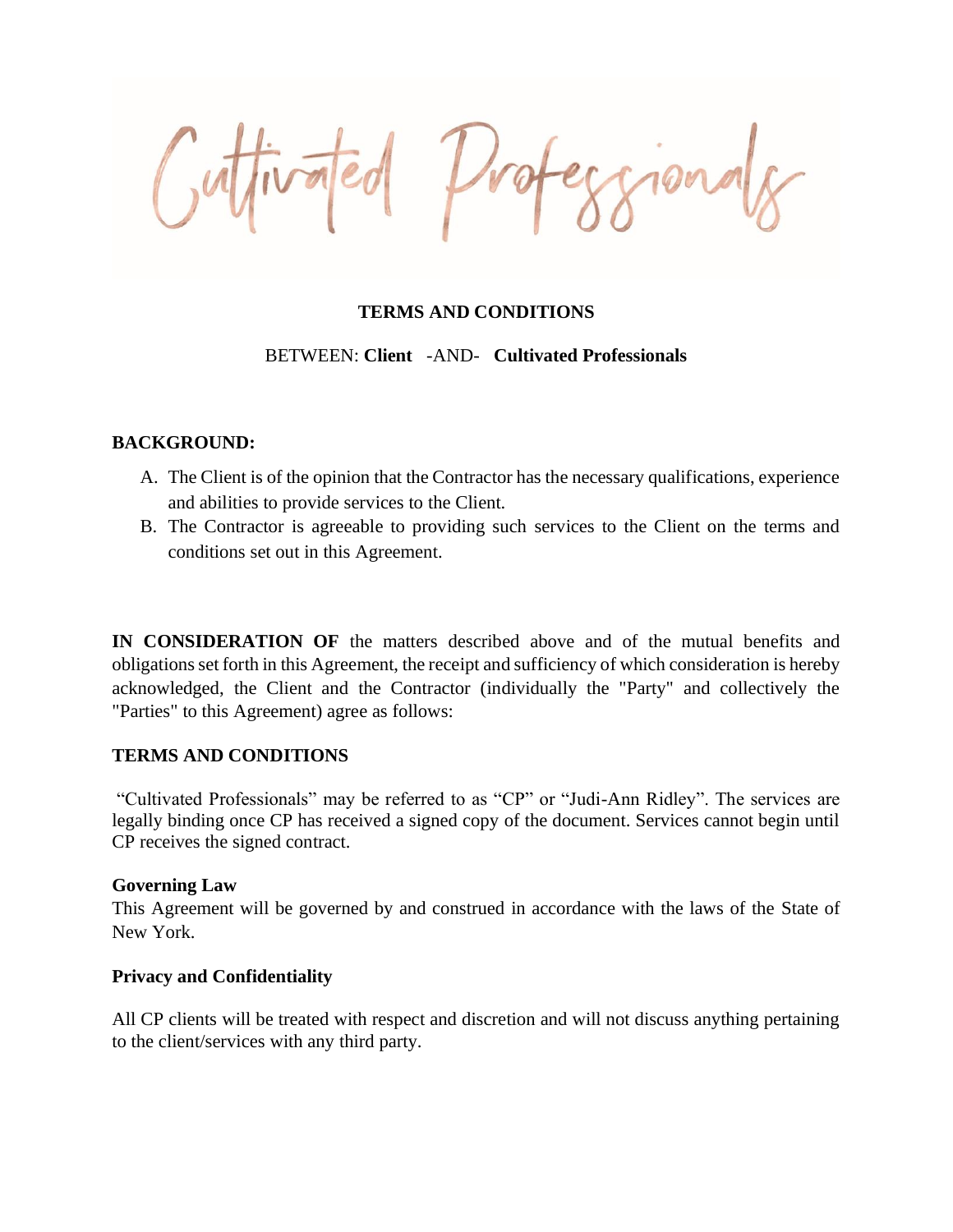# **Payment**

- a) Payment for all services and career advising will be collected before services are rendered.
- b) All payments are made via the Invoice provided.
- c) CP accepts payments through all major credit cards.

# **Lateness/ No Show Policy (Virtual Meetings)**

CP reserves the right to charge a client \$25.00 lateness fee, should they fail to make their appointment within the 15-minute grace period and need to reschedule their appointment.

# **Refunds and Cancellations**

All purchases are final. **NO** refunds will be granted for any service.

# **Guarantee**

- a) CP will do its best to create or revise a resume, cover letter or LinkedIn to the best of its ability. However, there are no guarantees with the services that it will gain the client employment.
- b) Clients have 3 calendar days to send resume, cover letter or LinkedIn back to CP for revisions. After 3 calendar days, the client must purchase new services.
- c) All services will be performed by Judi-Ann Ridley, owner of CP.

# **Expectations**

All clients shall expect to receive the final products by the agreed upon date indicated in the confirmation email from the date of purchase. Should there be any delay CP will advise accordingly.

## **Termination of Services**

- a) CP will inform clients verbally and in written form of any termination of services prior to effectuation. This notification will include all conditions that contributed to the termination.
- b) CP reserves the right to terminate any contract (without refund) if there is a violation of the terms and conditions, contract, and/or CP determines any abuse made by the client (including the clients family, friends, or associates).
- c) CP reserves the right to reject or terminate any contract (without refund) in the event CP is forced to stop work due to any circumstances at fault of the client.